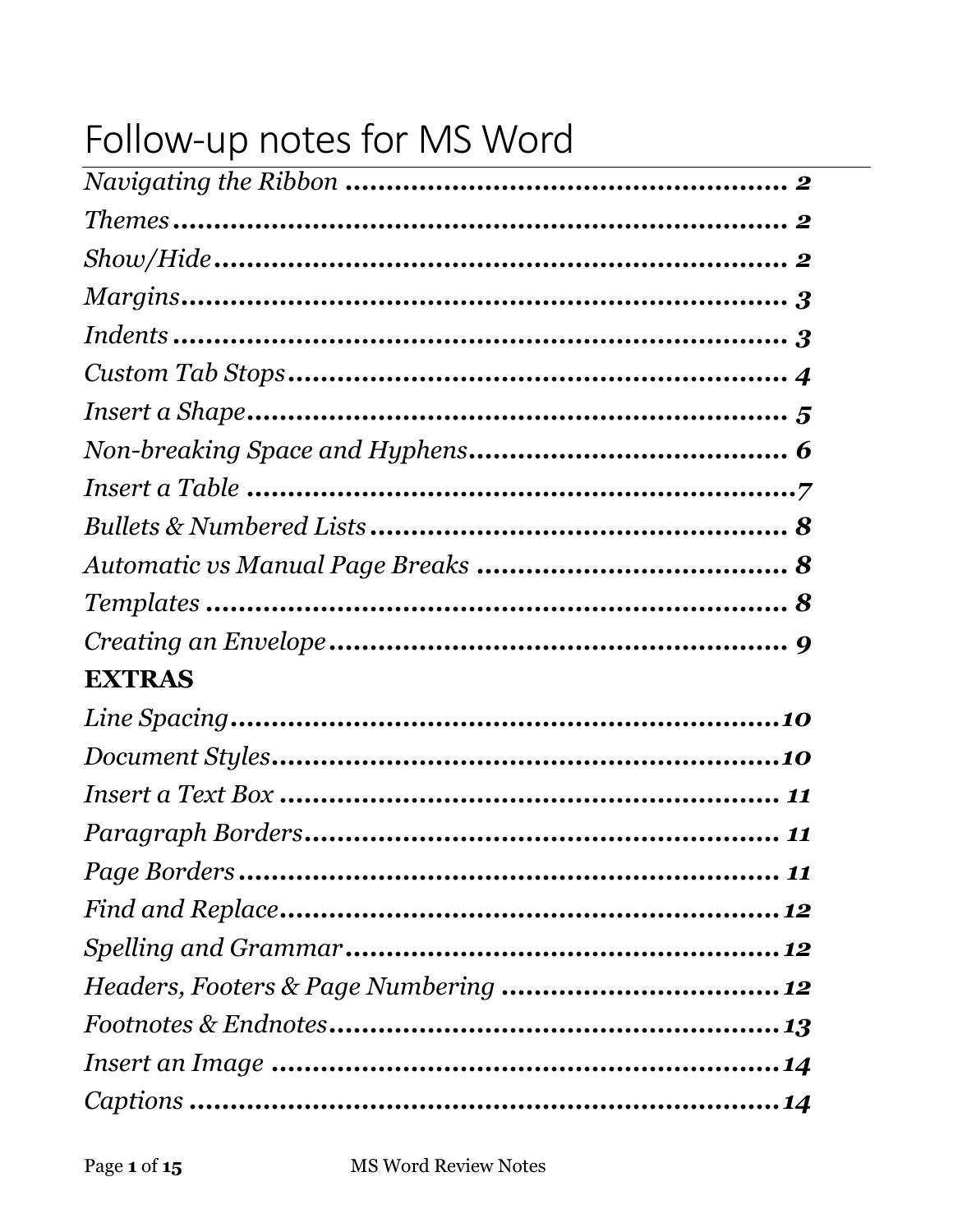# <span id="page-1-0"></span>*Navigating the Ribbon*

The MS Office *Ribbon* takes the place of the menus and toolbars of older versions of the software. All the software commands are available through the ribbon. Each of the Office programs use these ribbons.

The ribbon is divided in to *Tabs*. The tabs are divided into *Groups*. The groups have names displayed at the bottom. If you are not sure what a button will do for you, hover your mouse over it without clicking and *Flyover Help* will appear with a brief description of the command.

Some groups have small diagonal buttons located in their lower right corner. Those will open a dialog box associated with the group's job. For instance, if you click the diagonal button at the lower right corner of the *Font* group, you will see all of the possible font-related commands having to do with fonts.



So, if you don't see a button that you think should be in a group, look to see if there is one of those diagonal buttons available and give it a try.

### <span id="page-1-1"></span>*Themes*

When working in the Microsoft Office, you have the option of applying a *Theme* to your document. Themes control the use and availability of color pallets. Some offices intentionally pick a theme that suits their needs and then apply that theme to all office output, be it from Word, Excel or PowerPoint. Here's how to select a theme:

- Click the *Design* tab on the ribbon.
- Click the *Themes* button at the far left.
- Scroll up and down to select a theme that you wish to use.

Once you have selected a theme you can choose to work with a specific sub-pallet by clicking on the *Color* button found over toward the right side of the ribbon.

### <span id="page-1-2"></span>*Show/Hide*

*Show/Hide* is a feature of a document's display that allows you to see all non-printing keystrokes. The most common of those are taps of the spacebar, taps of the tab key, taps of the enter key, etc. These are all keystrokes that have a direct effect on your document, but which



are not visible in "normal" view. Being able to see and control these keystrokes can be a critical need when typing in Word. The button for this is in the in the **Paragraph** group on the *Home* tab. It looks like a backward letter "P". The button itself has no

effect on your document. It is just a toggle, turn it on or off, as you feel the need.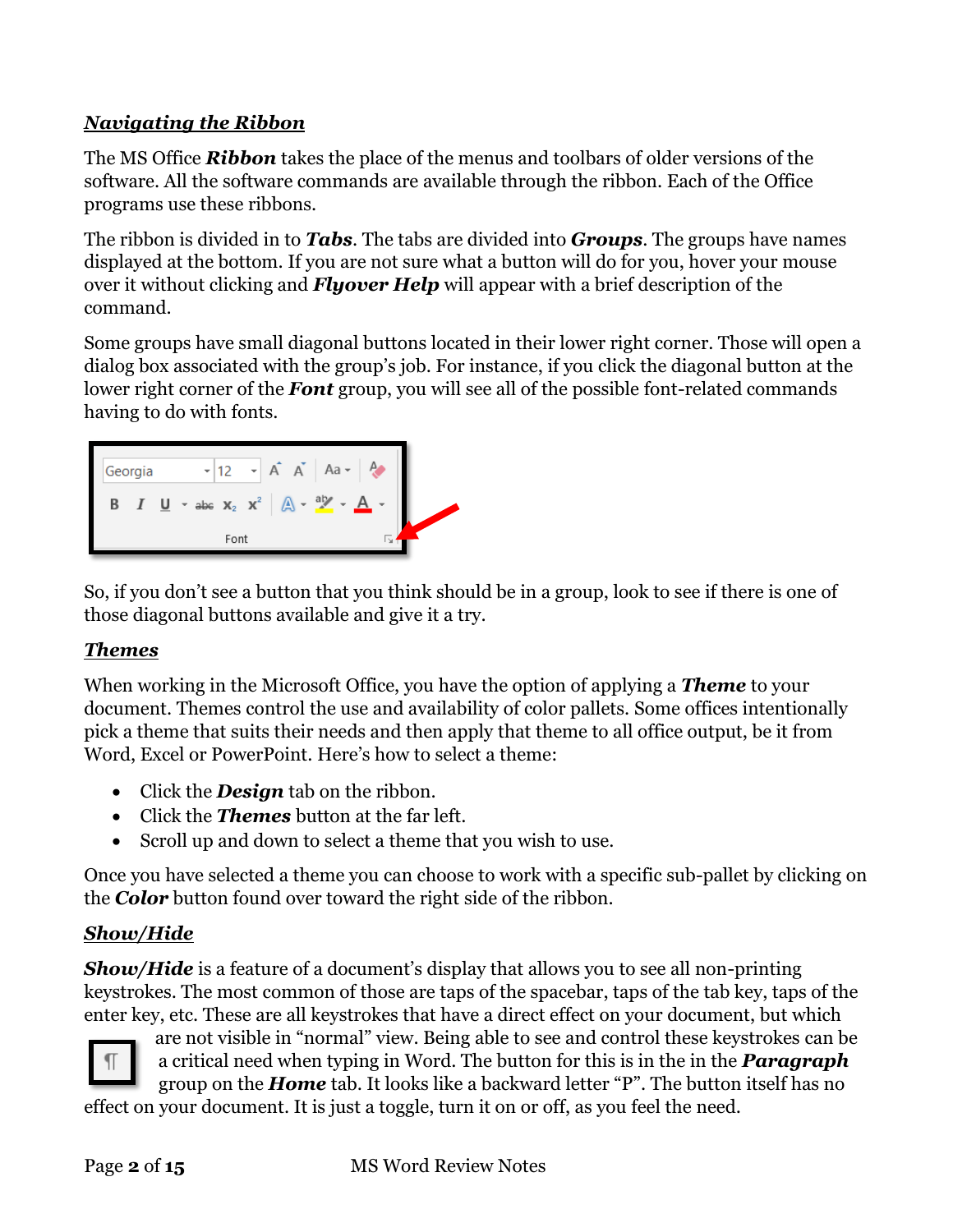### <span id="page-2-0"></span>*Margins*

Margins determine how much white space lies between your content and the edge of a piece of paper. The standard margin choices are *Normal*, *Narrow*, *Moderate, Wide* and *Mirror*. *(Mirror is typically used for layouts of documents that will be bound.)* These settings are available for you to select in the *Page Setup* group of the *Layout* tab. Notice that the button has a down-pointing arrow on it. That is always an indication of choices. Another choice on that drop-down is *Custom Margins* displayed in very small print at the bottom of the list of choices. This allows you to determined a margin setting that is different than the built-in ones.

#### <span id="page-2-1"></span>*Indents*

Indents control where your text sits in relation to the document's margins. Indents are paragraph-related commands. There are three basic types:

*First Line Indents* cause the first line of text in a paragraph to be moved over from the margin, like this:

Five score years ago, a great American, in whose symbolic shadow we stand today, signed the Emancipation Proclamation. This momentous decree came as a great beacon light of hope to millions of Negro slaves who had been seared in the flames of withering injustice. It came as a joyous daybreak to end the long night of their captivity.

*Hanging Indents* cause all line of the paragraph below the first line to move over from the margin, like this:

Five score years ago, a great American, in whose symbolic shadow we stand today, signed the Emancipation Proclamation. This momentous decree came as a great beacon light of hope to millions of Negro slaves who had been seared in the flames of withering injustice. It came as a joyous daybreak to end the long night of their captivity.

**Left Indents** cause the entire paragraph to be moved over from the left margin, like this:

Five score years ago, a great American, in whose symbolic shadow we stand today, signed the Emancipation Proclamation. This momentous decree came as a great beacon light of hope to millions of Negro slaves who had been seared in the flames of withering injustice. It came as a joyous daybreak to end the long night of their captivity.

*Right Indents* cause the entire paragraph to be moved over from the right margin, like this:

Five score years ago, a great American, in whose symbolic shadow we stand today, signed the Emancipation Proclamation. This momentous decree came as a great beacon light of hope to millions of Negro slaves who had been seared in the flames of withering injustice. It came as a joyous daybreak to end the long night of their captivity.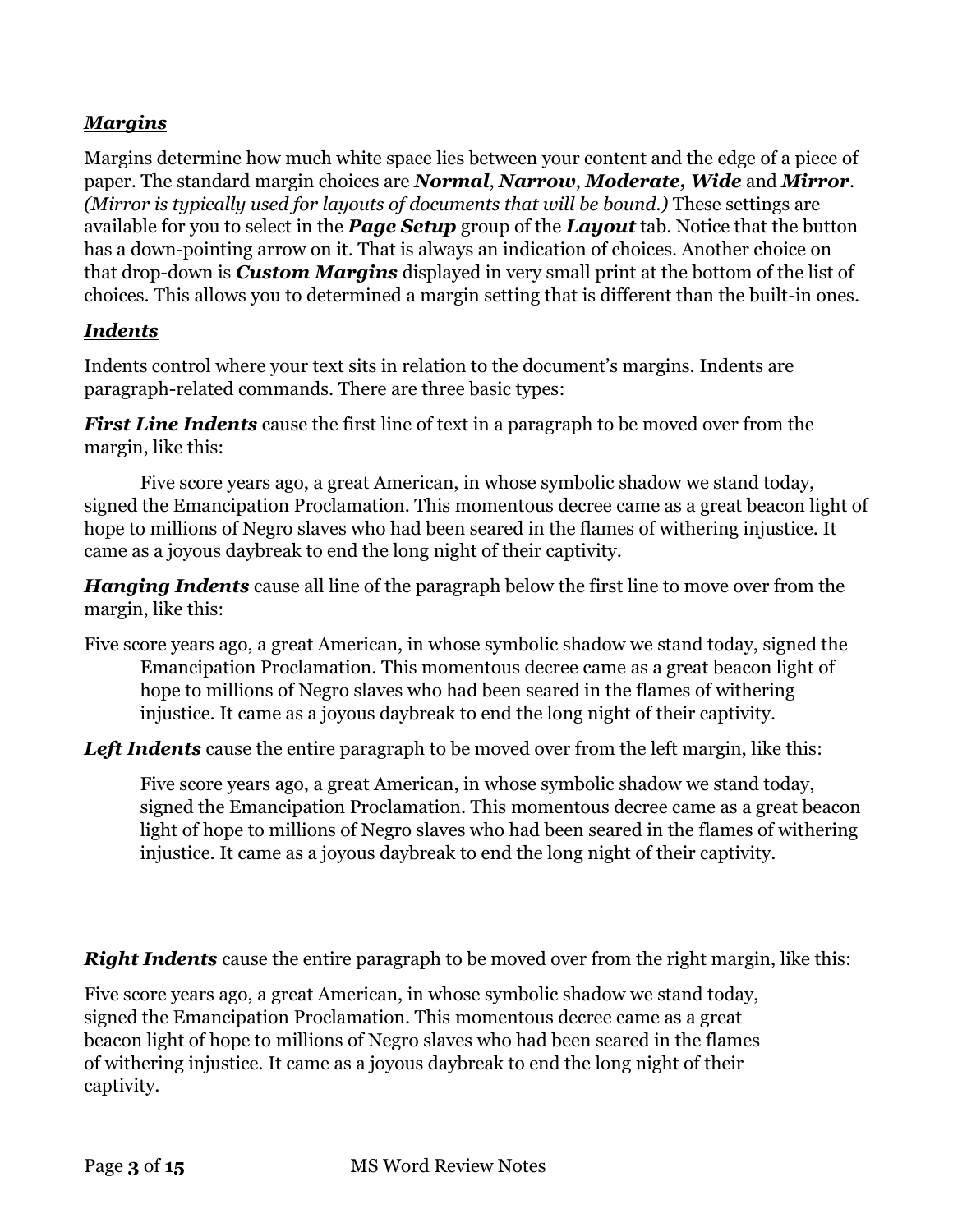If you use the *Left Indent* and *Right Indent* tools on the same paragraph, it creates a nice way to offset a paragraph from surrounding text, like this:

Five score years ago, a great American, in whose symbolic shadow we stand today, signed the Emancipation Proclamation. This momentous decree came as a great beacon light of hope to millions of Negro slaves who had been seared in the flames of withering injustice. It came as a joyous daybreak to end the long night of their captivity.

Indents are controlled with "handles" that show on the horizontal ruler line above your document. *(If the ruler is not displayed, click the Ruler option in the Show group on the View tab of the ribbon.)*



- The *First Line Indent* handle is the top left one.
- The *Hanging Indent* handle is the middle left one.
- The *Left Indent* handle is the bottom left one.
- The *Right Indent* handle is the only one on the right side.

To apply indents, you can set them as you prefer before you begin to type and all of your text will show that setting.

OR

You can apply indents as you wish to existing text by clicking anywhere in the paragraph and then dragging and dropping the appropriate indent handle as you wish.

# <span id="page-3-0"></span>*Custom Tab Stops*

By default, Word has tab stops set every half-inch on the horizontal ruler. Each time you tap your *Tab* key, you are moved to the right in those increments.

Sometimes, however, you may determine a particular distance from the left margin where you'd like to land when you tap your *Tab* key without having to tab-tab-tab each time. To do that you can set a *Custom Tab Stop*. To do this click your mouse on the spot of the horizontal ruler where you'd like to tab stop to be located. A *left-aligned* tab stop will be created at that point and all you'll need is a single tap of the tab key to reach it.

It will look like this:

If you wish, you can make it a *right-aligned* tab stop, a *center-aligned* tab stop, or one of many other options. The easiest way to make that change is to click on the *Tab Stop* control located at the top of the *Vertical Ruler Bar*. It looks like this: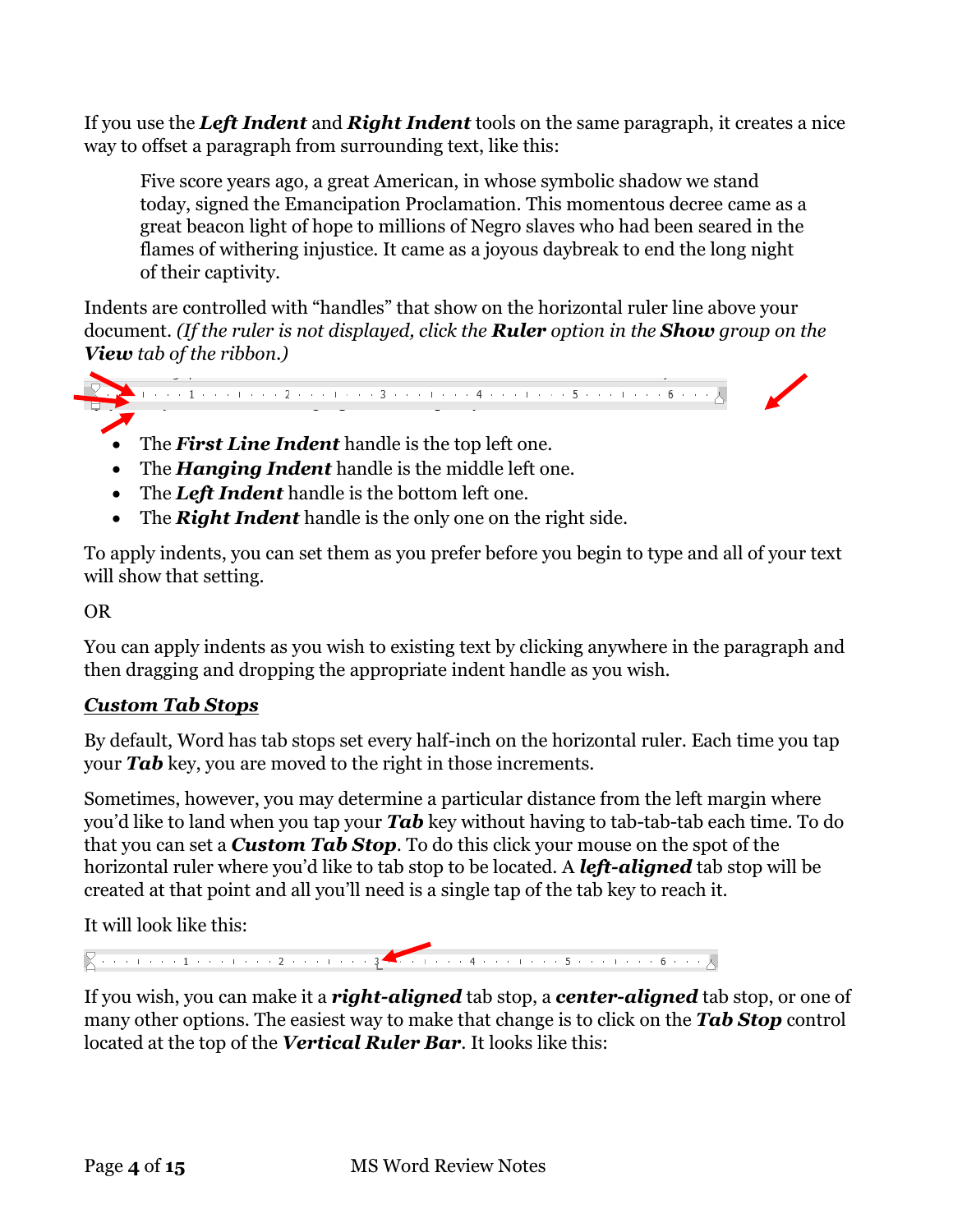

Try clicking on that little square and you'll see the tab stop type change with each click. If you hover your mouse over each type before you click again, fly-over-help will tell you which setting you have.

You can set this before you begin to type, if you know that you'll need in your document. Or you can apply this is particular areas of existing text. Either method is fine.

### <span id="page-4-0"></span>*Insert a Shape*

Shapes can be inserted into a document in a very similar fashion to pictures and images. Just follow these steps:

- Place your cursor in the general area where you'd like the shape to appear.
- Click the *Insert* tab on the ribbon.
- Click the *Shapes* button located in the *Illustrations* group.
- A dialog box will open to let you look over the menu of shapes the software offers. There are many! (see image on next page)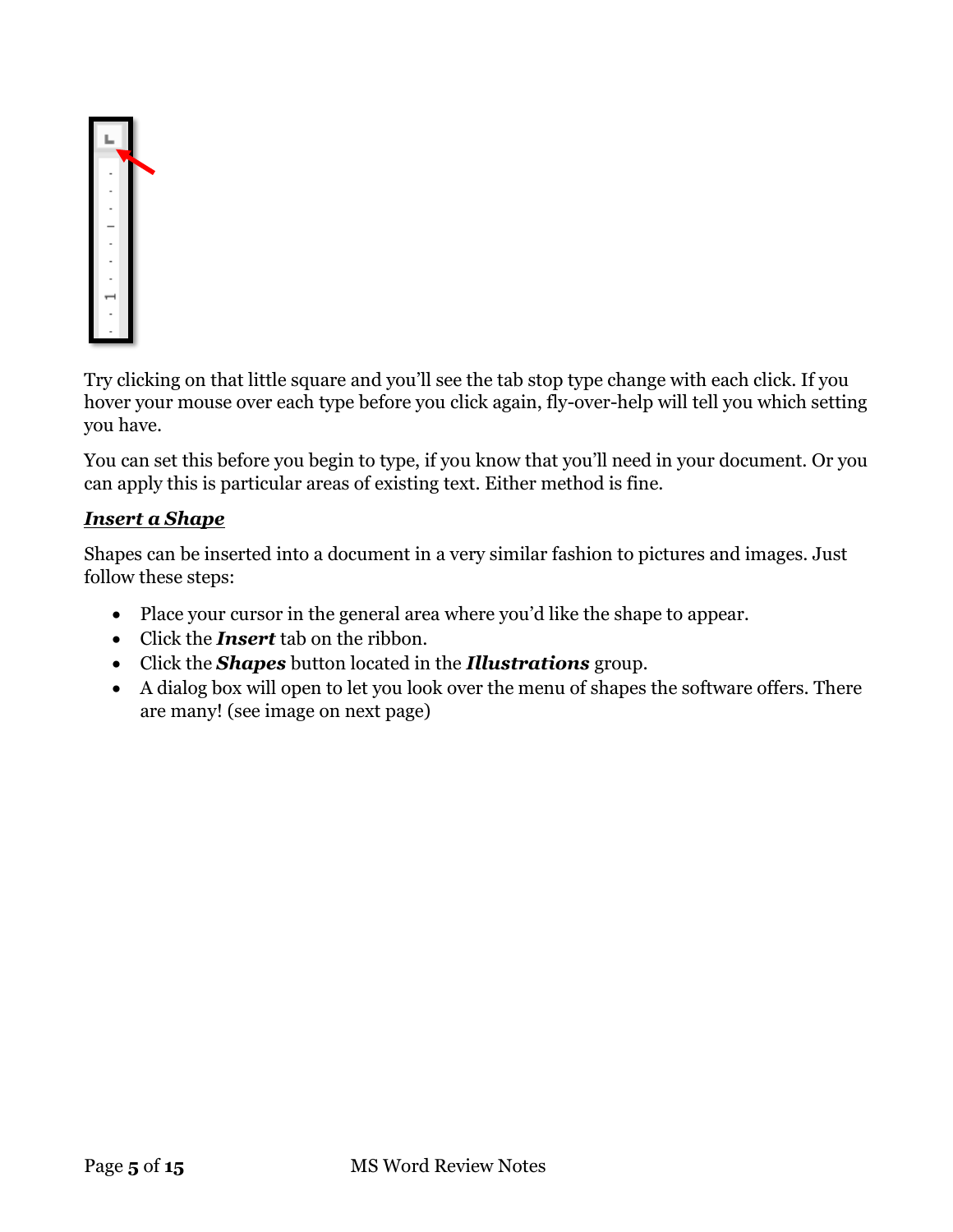|                                                                                                                                                                                                                                                                                                                                                                                                                                                                                                                                                                                                                                                                                                                                                                    | $\sqrt{1}$                  |  | 向+ |  | 时d |
|--------------------------------------------------------------------------------------------------------------------------------------------------------------------------------------------------------------------------------------------------------------------------------------------------------------------------------------------------------------------------------------------------------------------------------------------------------------------------------------------------------------------------------------------------------------------------------------------------------------------------------------------------------------------------------------------------------------------------------------------------------------------|-----------------------------|--|----|--|----|
| Shapes SmartArt Chart Screenshot                                                                                                                                                                                                                                                                                                                                                                                                                                                                                                                                                                                                                                                                                                                                   |                             |  |    |  | ۰۱ |
|                                                                                                                                                                                                                                                                                                                                                                                                                                                                                                                                                                                                                                                                                                                                                                    | <b>Recently Used Shapes</b> |  |    |  |    |
| $\heartsuit\looparrowright{\qquad \qquad } \heartsuit\looparrowright{\qquad \qquad } \heartsuit\looparrowright{\qquad \qquad } \heartsuit\rightarrow\heartsuit\rightarrow\heartsuit\rightarrow\heartsuit\rightarrow\heartsuit\rightarrow\heartsuit\rightarrow\heartsuit\rightarrow\heartsuit\rightarrow\heartsuit\rightarrow\heartsuit\rightarrow\heartsuit\rightarrow\heartsuit\rightarrow\heartsuit\rightarrow\heartsuit\rightarrow\heartsuit\rightarrow\heartsuit\rightarrow\heartsuit\rightarrow\heartsuit\rightarrow\heartsuit\rightarrow\heartsuit\rightarrow\heartsuit\rightarrow\heartsuit\rightarrow\heartsuit\rightarrow\heartsuit\rightarrow\heartsuit\rightarrow\heartsuit\rightarrow\heartsuit\rightarrow\heartsuit\rightarrow\heartsuit\rightarrow\$ |                             |  |    |  |    |
| ひにゅつへく                                                                                                                                                                                                                                                                                                                                                                                                                                                                                                                                                                                                                                                                                                                                                             |                             |  |    |  |    |
| Lines                                                                                                                                                                                                                                                                                                                                                                                                                                                                                                                                                                                                                                                                                                                                                              |                             |  |    |  |    |
|                                                                                                                                                                                                                                                                                                                                                                                                                                                                                                                                                                                                                                                                                                                                                                    | ヽヽヽヿヿヿヿヽヿゟヽヿゟ゚゚゚゚゚゚゚゚ヽ      |  |    |  |    |
| <b>Rectangles</b>                                                                                                                                                                                                                                                                                                                                                                                                                                                                                                                                                                                                                                                                                                                                                  |                             |  |    |  |    |
| 888888888                                                                                                                                                                                                                                                                                                                                                                                                                                                                                                                                                                                                                                                                                                                                                          |                             |  |    |  |    |
| <b>Basic Shapes</b>                                                                                                                                                                                                                                                                                                                                                                                                                                                                                                                                                                                                                                                                                                                                                |                             |  |    |  |    |
| <b>国○△N<i>口</i>△◇</b> ○○⊙⊙◎                                                                                                                                                                                                                                                                                                                                                                                                                                                                                                                                                                                                                                                                                                                                        |                             |  |    |  |    |
| @GOOOFB0\$000                                                                                                                                                                                                                                                                                                                                                                                                                                                                                                                                                                                                                                                                                                                                                      |                             |  |    |  |    |
| □◎◎△□◎◇◇◎○□                                                                                                                                                                                                                                                                                                                                                                                                                                                                                                                                                                                                                                                                                                                                                        |                             |  |    |  |    |
| $[1 \{ 1 \} \{ 1 \} \{ 1 \}$                                                                                                                                                                                                                                                                                                                                                                                                                                                                                                                                                                                                                                                                                                                                       |                             |  |    |  |    |
| <b>Block Arrows</b>                                                                                                                                                                                                                                                                                                                                                                                                                                                                                                                                                                                                                                                                                                                                                |                             |  |    |  |    |
| たんかかんなもうけんさ                                                                                                                                                                                                                                                                                                                                                                                                                                                                                                                                                                                                                                                                                                                                                        |                             |  |    |  |    |
| € ⊃ いゅゆめD ▷ ▷ 宁 ╣ ↑<br>←⇔ ∩                                                                                                                                                                                                                                                                                                                                                                                                                                                                                                                                                                                                                                                                                                                                        |                             |  |    |  |    |
|                                                                                                                                                                                                                                                                                                                                                                                                                                                                                                                                                                                                                                                                                                                                                                    | <b>Equation Shapes</b>      |  |    |  |    |
| ╬╺╳≑ᆯ                                                                                                                                                                                                                                                                                                                                                                                                                                                                                                                                                                                                                                                                                                                                                              |                             |  |    |  |    |
| <b>Flowchart</b>                                                                                                                                                                                                                                                                                                                                                                                                                                                                                                                                                                                                                                                                                                                                                   |                             |  |    |  |    |
| <b>□○◇<i>□</i>□□○●○○△</b> □                                                                                                                                                                                                                                                                                                                                                                                                                                                                                                                                                                                                                                                                                                                                        |                             |  |    |  |    |
|                                                                                                                                                                                                                                                                                                                                                                                                                                                                                                                                                                                                                                                                                                                                                                    |                             |  |    |  |    |
| O O O O                                                                                                                                                                                                                                                                                                                                                                                                                                                                                                                                                                                                                                                                                                                                                            |                             |  |    |  |    |
|                                                                                                                                                                                                                                                                                                                                                                                                                                                                                                                                                                                                                                                                                                                                                                    | <b>Stars and Banners</b>    |  |    |  |    |
| 赤森 事典のなうな ケイカ                                                                                                                                                                                                                                                                                                                                                                                                                                                                                                                                                                                                                                                                                                                                                      |                             |  |    |  |    |
| asaw FEOO                                                                                                                                                                                                                                                                                                                                                                                                                                                                                                                                                                                                                                                                                                                                                          |                             |  |    |  |    |
| <b>Callouts</b>                                                                                                                                                                                                                                                                                                                                                                                                                                                                                                                                                                                                                                                                                                                                                    |                             |  |    |  |    |
| 다 다 다 다 다 다 다 다 오 오 다 다                                                                                                                                                                                                                                                                                                                                                                                                                                                                                                                                                                                                                                                                                                                                            |                             |  |    |  |    |
| 마마나다                                                                                                                                                                                                                                                                                                                                                                                                                                                                                                                                                                                                                                                                                                                                                               |                             |  |    |  |    |
| A New Drawing Canvas                                                                                                                                                                                                                                                                                                                                                                                                                                                                                                                                                                                                                                                                                                                                               |                             |  |    |  |    |

- Click on a shape that you'd like to use.
- Your mouse pointer will shift to look like a cross-hair.
- Point where you want to place the shape and drag-and-drop your mouse to define the shape.
- If it's a line, like an arrow, you'll just drag along the length you'd like the line.
- If it has more dimensions, you'll drag from one corner to the opposite corner.

Once your shape is inserted, it will lie over any other existing object or text. It doesn't insert itself in-line with text the way an image does. Just as with an image, when a shape is inserted, a contextual tab appears on the ribbon. This new tab will be called *Drawing Tools - Format*. You have the same resizing handles on this object that appear on an image. Also, when a shape is showing its handles, you can type text directly into it.

### <span id="page-5-0"></span>*Non-breaking Space and Hyphens*

Sometimes you may have a term that is at the right end of a line of text and you may wish to prevent it from "breaking" or wrapping as you continue to type. Here "**Non-breaking**" is an example. It may be deemed appropriate to prevent this.

- A non-breaking space is typed *Shift-Control-Space*.
- A non-breaking hyphen is typed *Shift-Control-Hyphen*.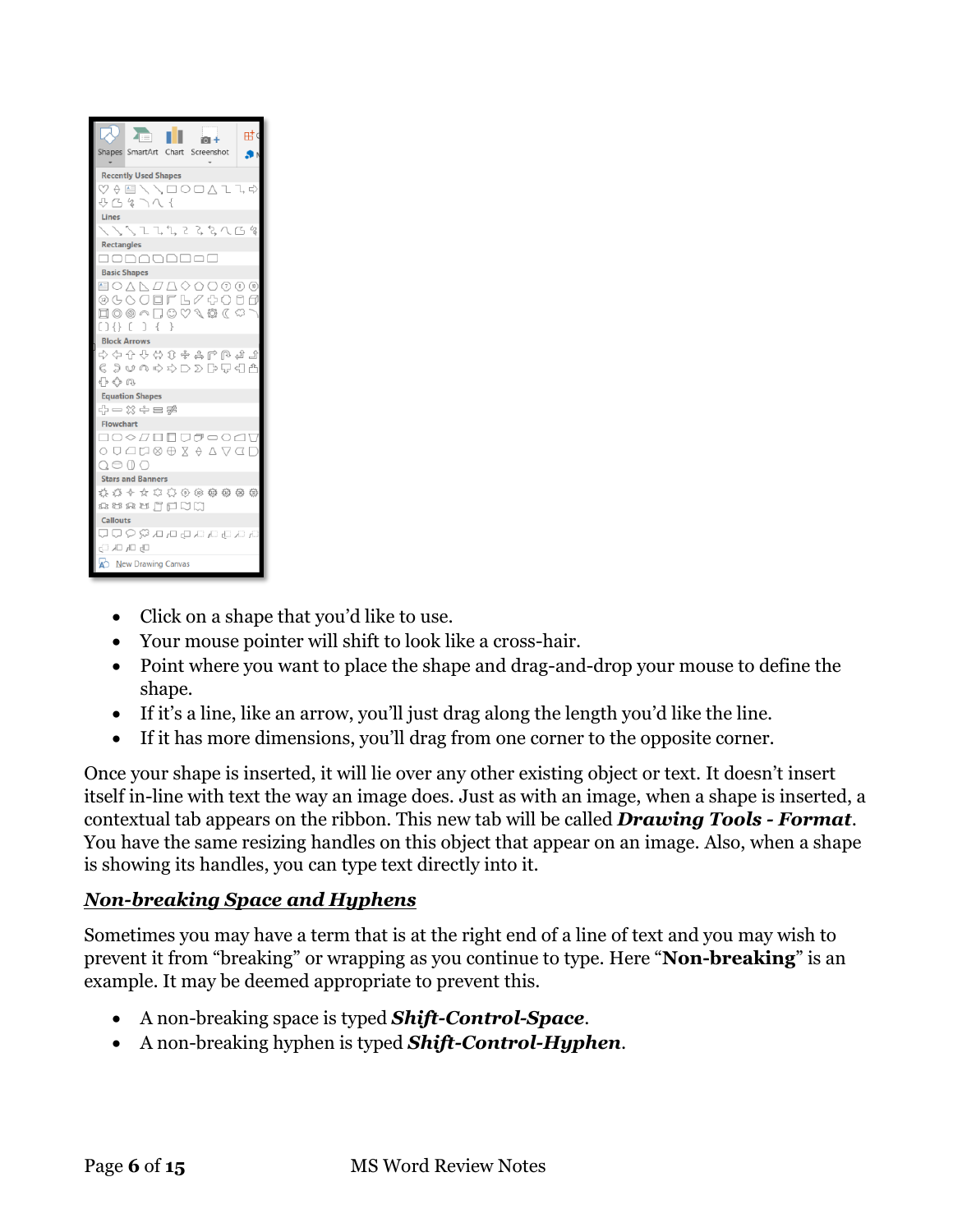Here I'll use a non-breaking hyphen of the above example:

*"Sometimes you may have a term that is at the right end of a line of text and you may wish to prevent it from "breaking" or wrapping as you continue to type. Here "Non-breaking" is an example."*

### <span id="page-6-0"></span>*Insert a Table*

Tables provide structure to lists in our documents. A table is anything displayed in rows and columns. To insert a table:

- Click your mouse where you wish the table to appear. It is often a good idea to create an extra blank line for it.
- Click the *Table* button in the *Tables* group on the *Insert* tab of the ribbon.
- A drop-down window will appear with a grid on it. You can move your mouse around this grid and a preview will show you what your table will look like.
- It is important to select the correct number of columns. If you don't that can be adjusted later, but your life will be happier if you don't need to do that.
- If you don't indicate enough rows, that is very easy to adjust, even as you are typing.
- Once you have a workable set of rows and columns showing in the preview, click your mouse.

When you insert a table and your cursor is flashing anywhere in that table, two new contextual tabs will appear called *Table Tools – Design & Layout*. These tools allow you to make adjustments like applying styles, inserting or deleting rows and columns or even perform some simple math.

- The boxes where rows and columns meet are called *Cells*.
- As you type, don't tap the *Enter* key on your keyboard unless you wish to create a paragraph within a cell.
- Tap the **Tab** key on your keyboard to move forward from cell to cell and from row to row.
- *Shift-Tab* will move you backward.
- If you reach the last cell on the bottom row and wish to continue, tap *Tab* and Word will create a new row for you to continue.
- If you wish to merge cells, insert rows or columns, delete rows or columns, place your cursor where you wish to make the change and use the tools found on the *Rows and Columns* and the *Merge* groups of the *Layout* tab. To merge, you need to sweep your mouse across the cells you wish to merge before clicking the button.

There are many customizing options on these tabs, well worth exploring.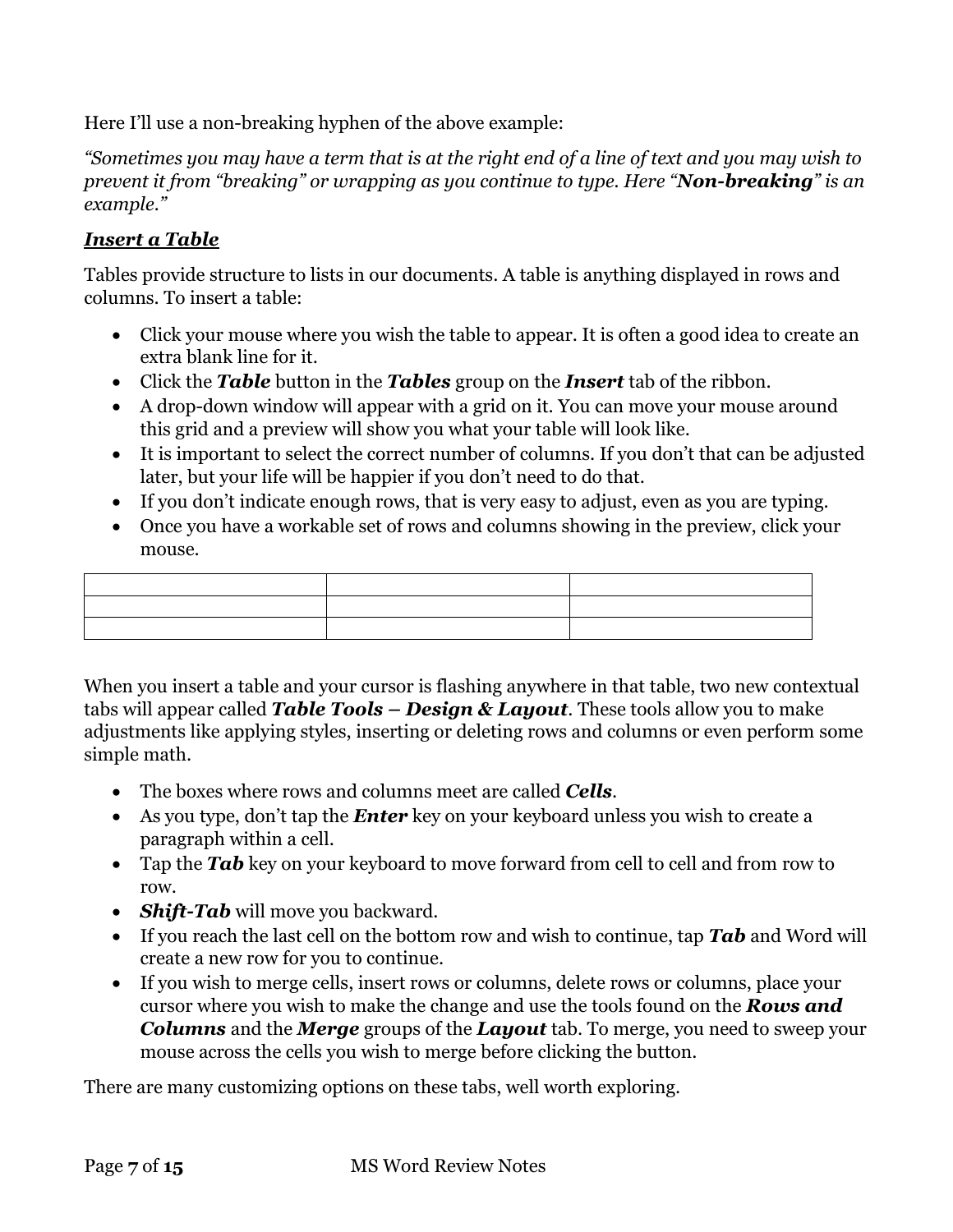### <span id="page-7-0"></span>*Bullets & Numbered Lists*

If you wish you can list items in a document and have each item clearly identified with a bullet or a number. To do this:

- Click your mouse where you wish the list to begin.
- Click the *Bullets* or the *Numbering* button found in the *Paragraph* group on the *Home* tab of the ribbon.
- Type the first item of the list.
- When you press the *Enter* key of your keyboard, Word will place a new bullet or number for the next line automatically.
- If you wish to indent any of the items, use the **Tab** key on your keyboard. Word will shift the style slightly on indented items. To return to the previous position, *Shift-Tab* will move you back left-ward.
- When you get to the end, tab *Enter* one more time. Word will place the next bullet or number. If you tab *Backspace* twice, the bullet or number will be deleted and you will be returned to the margin.

Notice that these two buttons each have down-pointing option arrows on their right side. The options will let you pick styles. For numbering, you can also set a start number, in case you don't want it to be "1".

### <span id="page-7-1"></span>*Automatic vs Manual Page Breaks*

When typing in MS Word the text flows onto each new page as needed automatically. There is nothing you have to do to make this happen.

But sometimes you need to force a page break earlier than it would happen if you just kept typing. Or sometimes you'll go back to review a document and realize that it would be good for one topic to end in the middle of a page and the following topic should appear at the top of the next page. For this you need to insert a *Manual Page Break*.

When your cursor is in the position where you want the page break to occur, use *CTRL-Enter* on your keyboard to make it happen. Or, you can use the *Page Break* button in the *Pages* group on the *Insert* tab of the ribbon.

This is much cleaner than tapping the *Enter* key on your keyboard multiple times.

If you need to delete a page break, use the *Show/Hide* button discussed earlier to see it and delete it.

# <span id="page-7-2"></span>*Templates*

Word has literally hundreds of templates available for you to be able to make documents that are commonly used in business and personal life. To use a template:

- Click the *File* tab on the ribbon.
- Click the *New* option.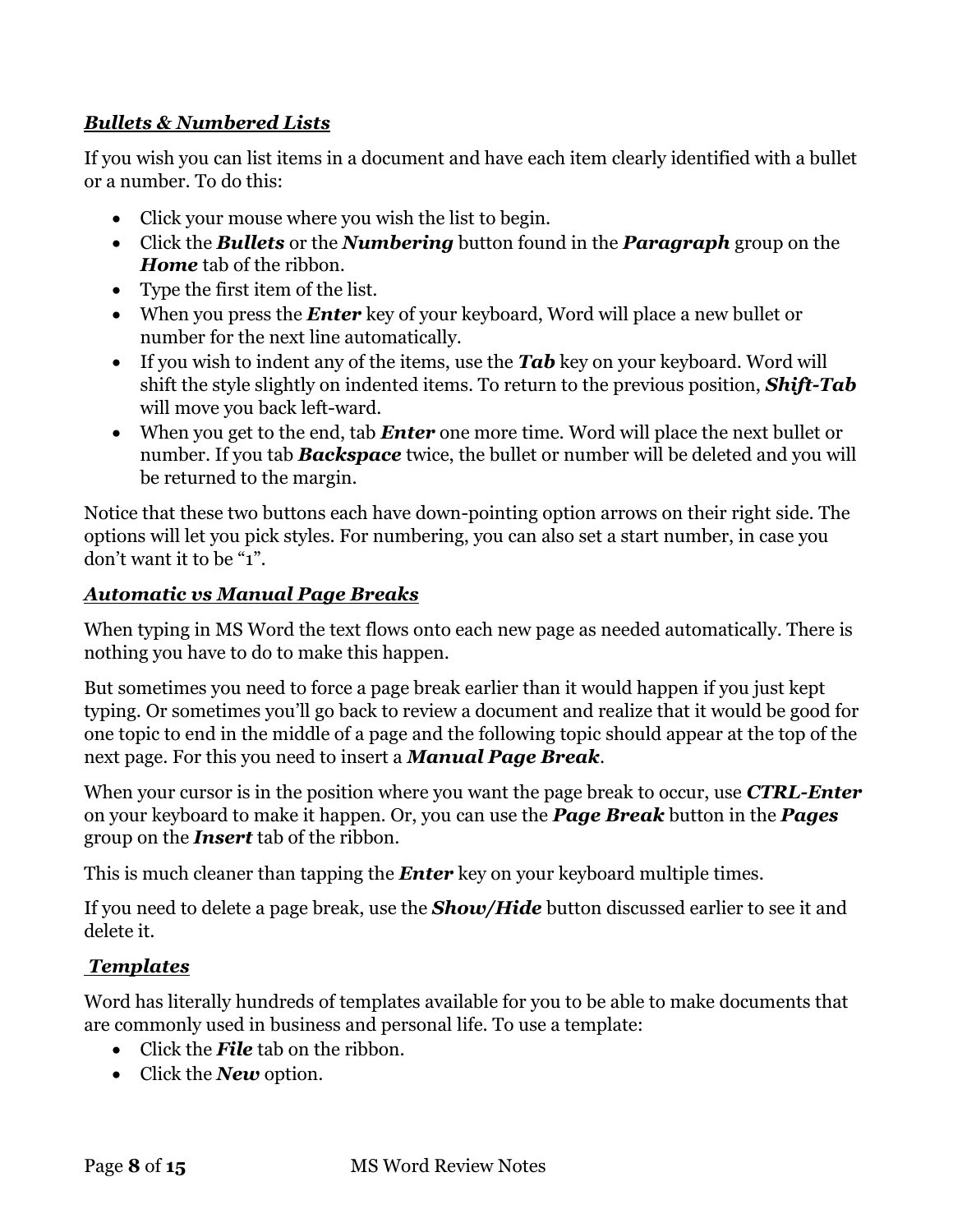By default, some templates will appear. You can scroll through these. But you may wish to narrow them down to something specific. There is a tool for this purpose at the top of the screen, like this:



- Here you can type in anything that you are looking for. Or  $-$  you can click on one of the options under the search box to narrow to one particular sort of template.
- When you have narrowed the search, scroll through the items being offered.
- Click on any template to try it.
- A dialog box will appear describing the template to you. If you wish to try it, click the *Create* button.
- If you wish to view more, you an either close this box, or use the right and left arrow indicators positioned on either side of the box to slowly move through the templates.

Once you have opened a document based on template, scroll around it to get a feel for the layout. They are all different, but all have *Placeholders* in areas where you need to provide text. To enter text into a placeholder, just click on it and then type. For instance, here's part of a memo template:

| TO:             | <b>RECIPIENT NAME</b> |
|-----------------|-----------------------|
| <b>FROM:</b>    | YOUR NAME             |
| <b>SUBJECT:</b> | <b>ENTER SUBJECT</b>  |
| CC:             | CC NAME               |

You can type in each place that a placeholder indicates. I clicked on *Recipient Name* as an example. Fill this out with the content you need without having to worry about layout and design. That's taken care of for you with templates.

When you are done, just save this as you would any other document in Word.

### <span id="page-8-0"></span>*Creating an Envelope*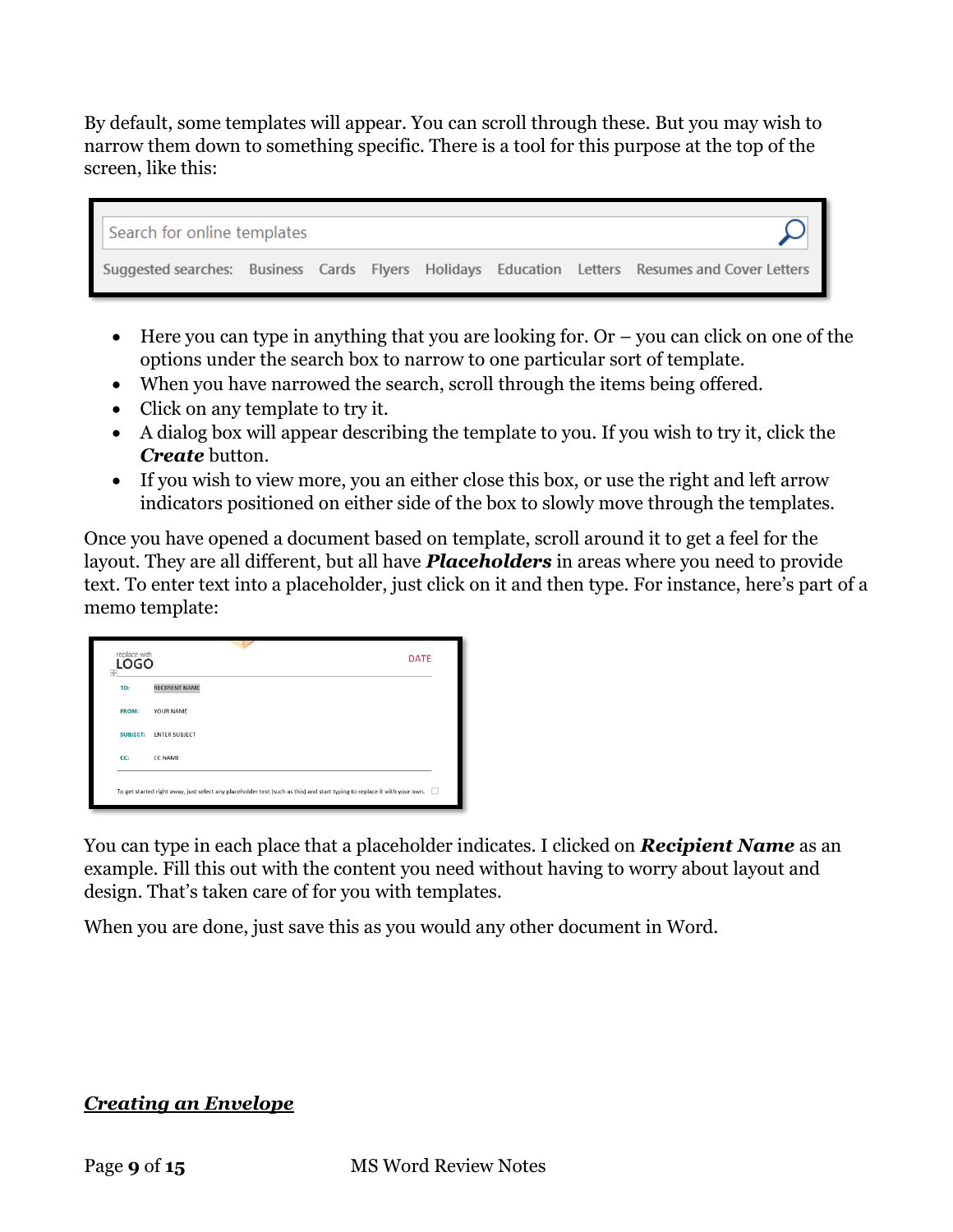When typing a letter, you can have Word create an envelope to go with the letter. Here's how:

- Click your mouse in the text of the recipient's name and address, usually at the top of your letter. (This step is not essential, but it makes things a little bit quicker and easier.)
- Click on the Mailings tab on the ribbon.
- Click the Envelopes button, located at the left side of the ribbon. An Envelopes and Labels dialog box will open.
- If you did click in the recipient's name and address text, it should show in the Delivery Address area. Be sure to check this, because occasionally Word gets this wrong. If it needs correction, you can edit or even completely retype the information right in this screen.
- Your own name and address should show in the Return Address box.
- The Options button allows you to make changes to fonts and printer settings.
- The e-Postage Properties button requires additional software to be installed on your computer.
- Of course, click the Print button to print the envelope, being sure that you have an envelope correctly in the right slot of your printer.

The *Add To Document* button makes the envelope become the first page of your document. If you do this and then wish to print the envelope and the document, you'll need to print them separately so that your printer understands what kind of paper to use. Use the *Pages* option in the printing sequence to let Word know.

# <span id="page-9-0"></span>*EXTRAS*

# <span id="page-9-1"></span>*Line Spacing*

Line spacing controsl the amount of white space between lines and paragraphs. The *Line Spacing* button is located in the *Paragraph* group on the *Home* tab of the ribbon. Word places 1.15pt of space between lines by default. It also places an extra blank line after every paragraph. A paragraph is created every time you tap the *Enter* key on your keyboard.

To control these settings:

- Click the *Line Spacing* button in the *Paragraph* group on the *Home* tab.
- Some standardly used line spacing options are provided in a drop-down list.
- If you wish to have more control, click the *Line Spacing Options* choice on that list and a *Paragraph* settings dialog box will open for you giving you the most control.

# <span id="page-9-2"></span>*Document Styles*

Word has a number of *Document Styles* that you can apply to your work. These are predesigned formatting choices that are available to you in the *Styles* group of the *Home* tab on the ribbon. They are presented in a *Pallet* of choices. There are scrolling tools located at the right side of the pallet that allow you to browse through the choices. If you pass your mouse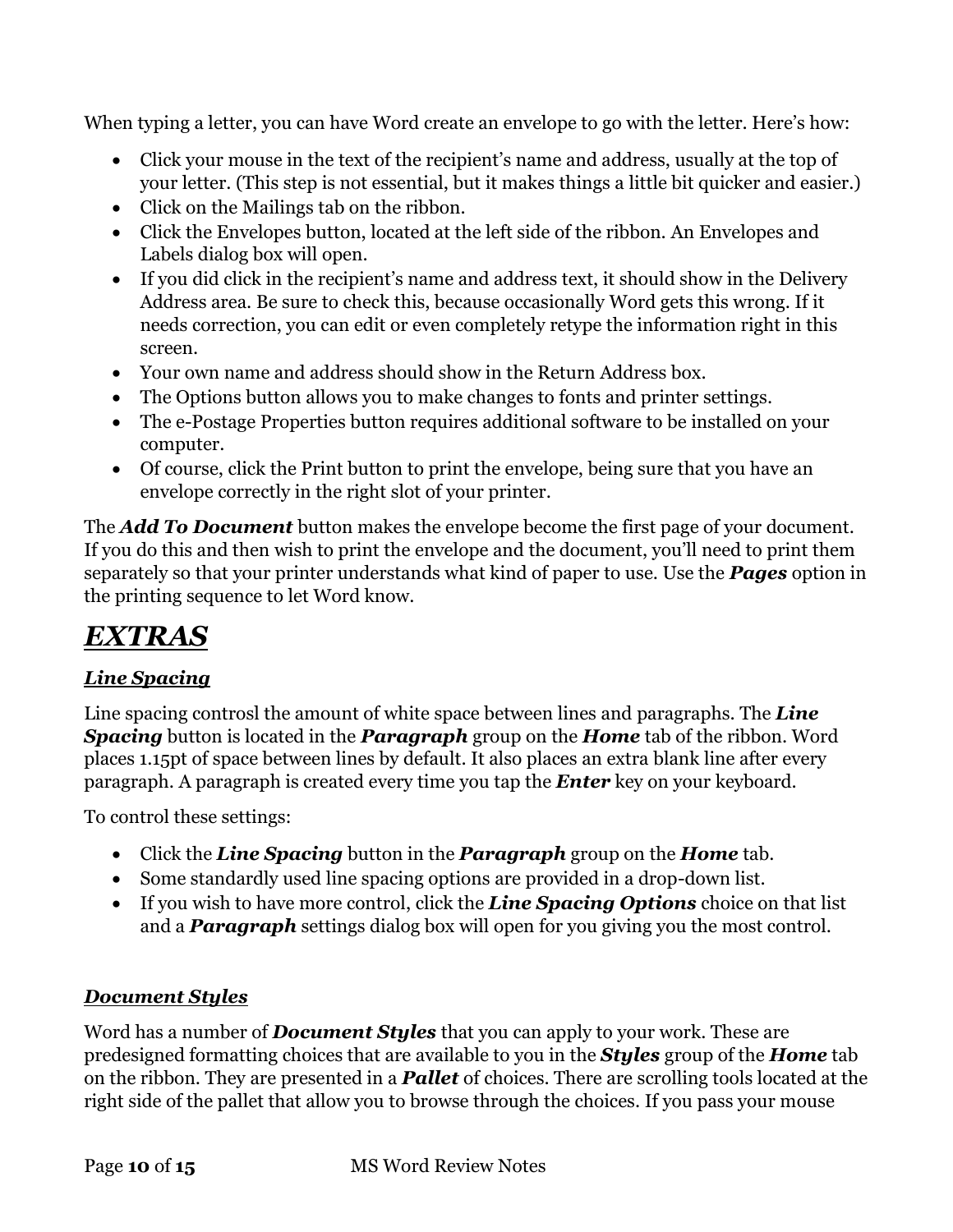over the pallet without clicking, you can see a preview of the different effects. There is a *More* button associated with the scrolling buttons that will open the entire pallet for you to view. It looks like this:



### <span id="page-10-0"></span>*Insert a Text Box*

A text box is a rectangular shaped object that you can insert into your document. Then you can type full sentences or even paragraphs into the box. Follow these steps:

- Click your mouse where you'd like the text box to appear.
- Click the *Text Box* button located in the *Text* group on the right side of the *Insert* tab on the ribbon.
- A pallet of available text box styles will drop down for you to scroll through.
- Click on one you'd like to use.
- It will insert itself as an object into your text in the same fashion as an image.

Sample text will appear in the box, which you can delete and replace with your own content.

It will have the same resizing handles as an image or a shape

A new contextual tab will appear on the ribbon titled *Drawing Tools – Format*. Use the button on this tab to make any stylistic changes you need.

# <span id="page-10-1"></span>*Paragraph Borders*

Each time you tap the *Enter* key on your keyboard, you define a paragraph. Even if it is left empty, the computer considers it a paragraph. Paragraphs can be bordered on the top, bottom, left and/or right sides. To do this:

- Click anywhere inside the paragraph you wish to border.
- Click the *Borders* button in the *Paragraph* group on the *Home* tab. It is just to the right of the button with the bucket of paint.
- A list of available borders will appear.
- Click the one you want or try some different ones.

Remember your best friend, the *Undo* button!

# <span id="page-10-2"></span>*Page Borders*

A document can have *Page Borders* applied. Keep in mind that once applied, they will appear on all the pages of your document. *(The only way to stop that is by using Section Breaks, which we will not cover in this class.)*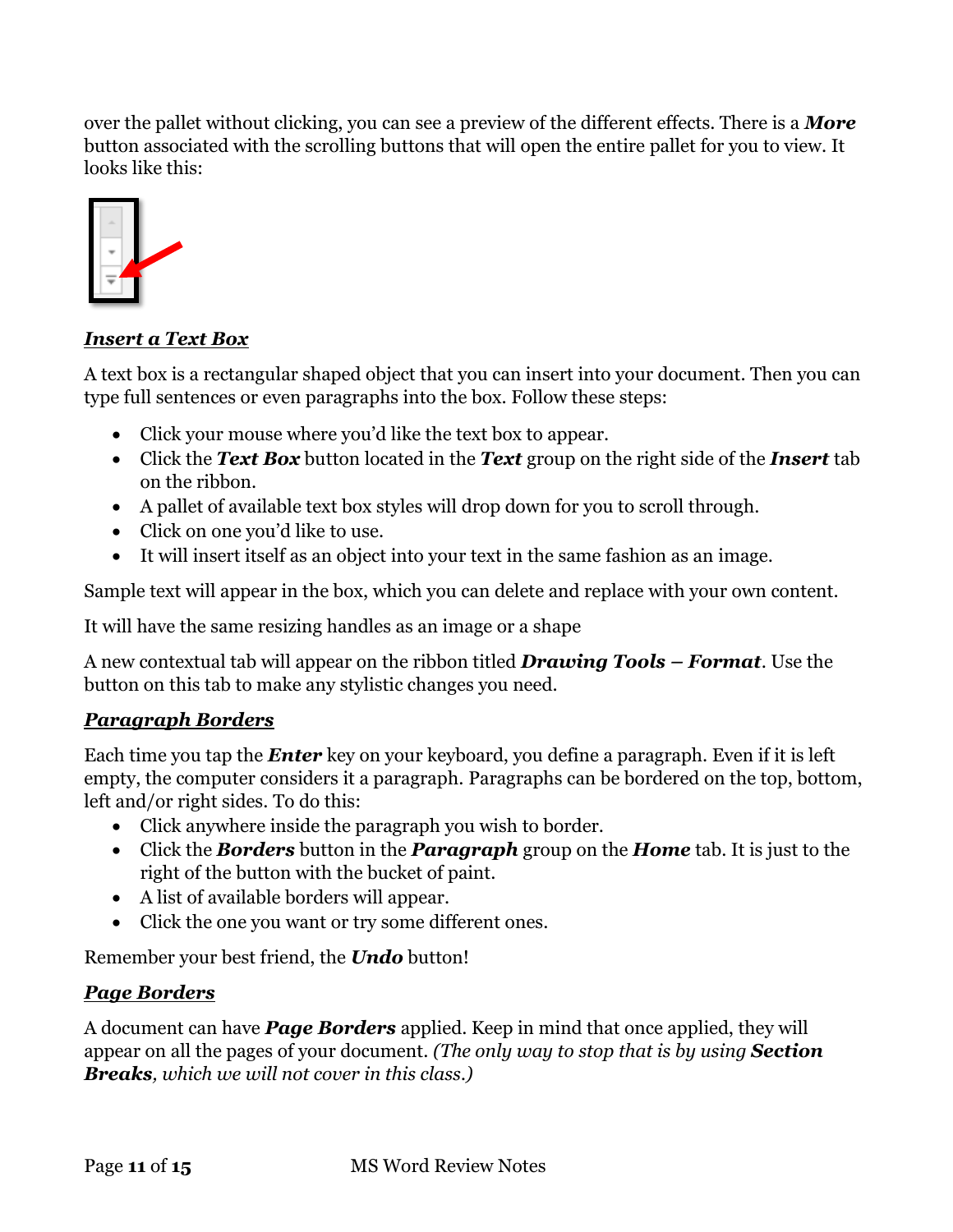To apply page borders, your cursor can be flashing anywhere. It is not a position-specific command.

- Click the *Page Borders* button in the *Page Background* group of the *Design* tab of the ribbon.
- A *Borders and Shading* dialog box will open that offers you many styles and colors of borders to play with. There are a LOT of choices to try here. So have some fun and you'll find the ones that you like best.

# <span id="page-11-0"></span>*Find and Replace*

You can issue the *Find* command by using *CTRL-F* on your keyboard. This will open a *Navigation Pane* on the left side of the screen, where you can type in any series of keystrokes you wish to find. Perhaps you wish to review each time you've mentioned a particular topic. This is a really fast way to find any series of keystrokes. Word will display all instances immediately in that navigation pane and all you need to do is click on any of the instances to jump to that part of the document.

Or you may wish to *Replace* certain keystrokes in a document. Perhaps you've typed someone's name wrong. Use *CTRL-H* for this task. A dialog box will open where you can type what you are seeking and what you wish to have as a replacement. It is a good idea to click at the start of your document for this procedure. There are a few buttons at the bottom of this window:

- *Find Next* allows you to find the next instance of the keystrokes.
- *Replace* will replace the old keystrokes with the new ones on that instance.
- **Replace All** will replace all instances of the old keystrokes with the new ones.
- *More* allows you to look for things like indents and carriage returns.
- *Cancel* stops the process.

These commands are also available in the *Editing* group on the *Home* tab.

# <span id="page-11-1"></span>*Spelling and Grammar*

As you type, Word assesses your spelling and grammar automatically. When a word is misspelled, a red squiggly line will appear under it. If you have a punctuation or grammatical error, Word will place a blue squiggly line under it. You can point your mouse at the squiggle and *right-click* to see a list of options that Word will suggest to fix the problem.

If you wish, you can have Word do an instant review of the entire document. Just click the *Spelling & Grammar* button found in the *Proofing* group on the *Review* tab of the ribbon.

# <span id="page-11-2"></span>*Headers, Footers & Page Numbering*

A *Header* or a *Footer* is any content that you wish to appear at the top or the bottom of each printed page of a document. *Page Numbering* usually appears in a header or a footer. *(Although some writers actually place them in the margins.)*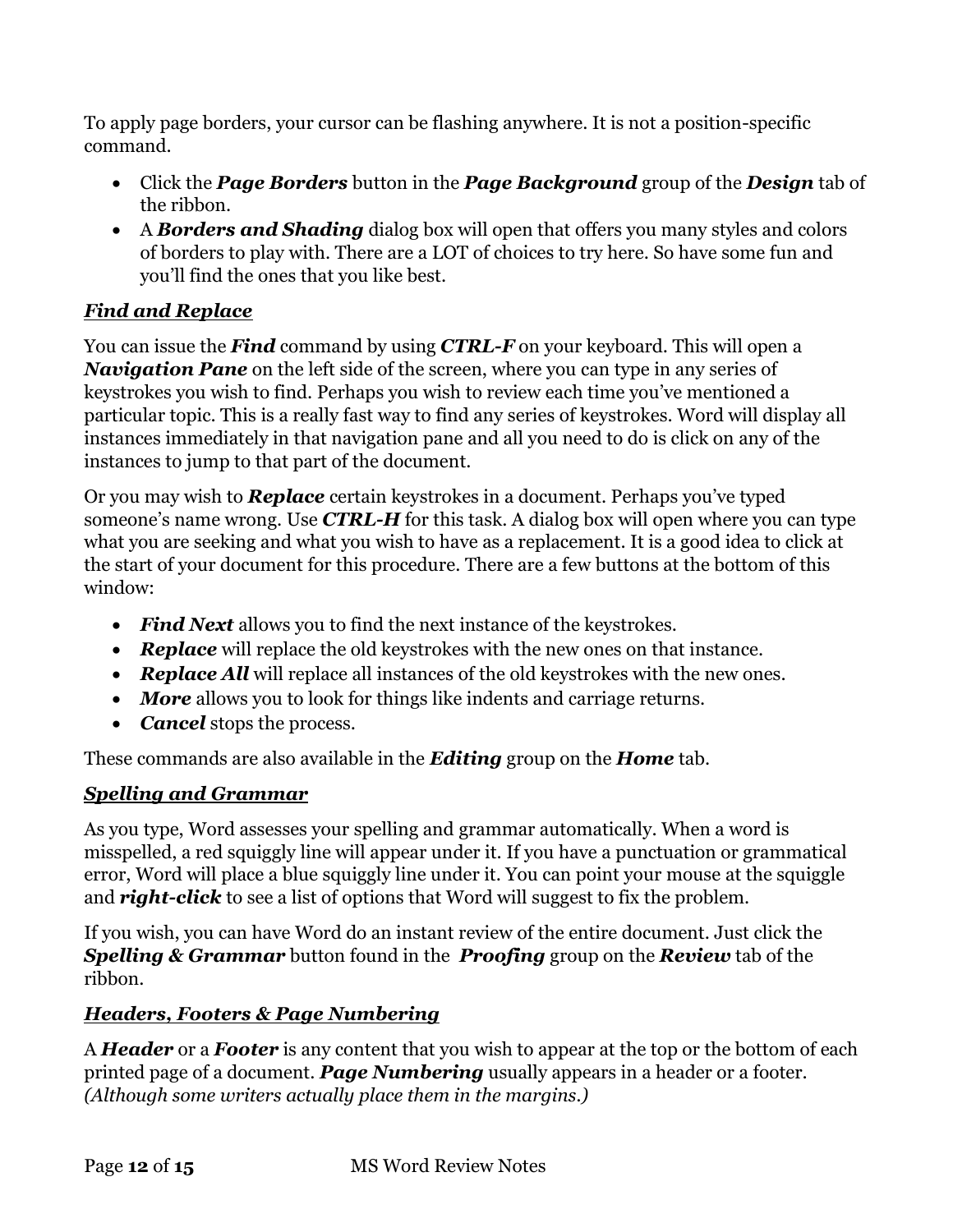To create a header, you can click on the *Header* button located in the *Header & Footer* group on the *Insert* tab of the ribbon. A list of header styles will appear for you to choose from. Scroll through this list until you find one you wish to use and then click on it.

Your cursor will be jumped into a space above the text of the document. Depending on the style you chose, there may be *Placeholders* where you can type text. Just click on a placeholder and type to see the text you wish to have in that location. If you there is a placeholder that you won't use, double-click on it to select it and delete it. If you don't its generic text will appear in your document.

You can insert an image into any portion of the header. Once you have a flashing cursor in the header area, a new contextual tab will appear called *Header & Footer Tools – Design.* It will offer you various stylizing and insertion tools. You can even insert images. But, don't forget that this will appear on every page.

The steps for creating a footer are the same as for creating a header.

If you wish to bypass the placeholders in the suggested styles, you can simply double-click your mouse in the top or bottom margin of any page in the document to enter the Header space or Footer space.

To insert a *Page Number,* click on the *Page Number* button located in the *Header & Footer* group on the *Insert* tab of the ribbon. A list of positions will be presented to you to determine where you want the numbers to appear. Then some commonly used page numbering styles will show. Scroll through them to find one you like and then click on it.

To return to the main body of the document click the *Close Header & Footer* button at the right end of the contextual tab, or just double-click your mouse back into the main text of the document.

# <span id="page-12-0"></span>*Footnotes & Endnotes*

A *Footnote* is a comment placed at the bottom of a specific page of a document. It is referenced by a symbol, usually a number, that is inserted into the text at a specific location where you wish the reader to know that a comment is available. An *Endnote* is the same thing, but instead of being located at the bottom of the page where the reference symbol is inserted, endnotes are positioned at the end of the document.

To insert either one:

Position your cursor where you wish the reader to see the reference symbol.

- Click the *References* tab on the ribbon.
- Click either the *Insert Footnote* or *Insert Endnote* button in the *Footnotes* group.
- Word will automatically insert the reference symbol for you and simultaneously position your cursor for you to type the comment.
- When the comment is complete, double-click your mouse to return to the body of the text.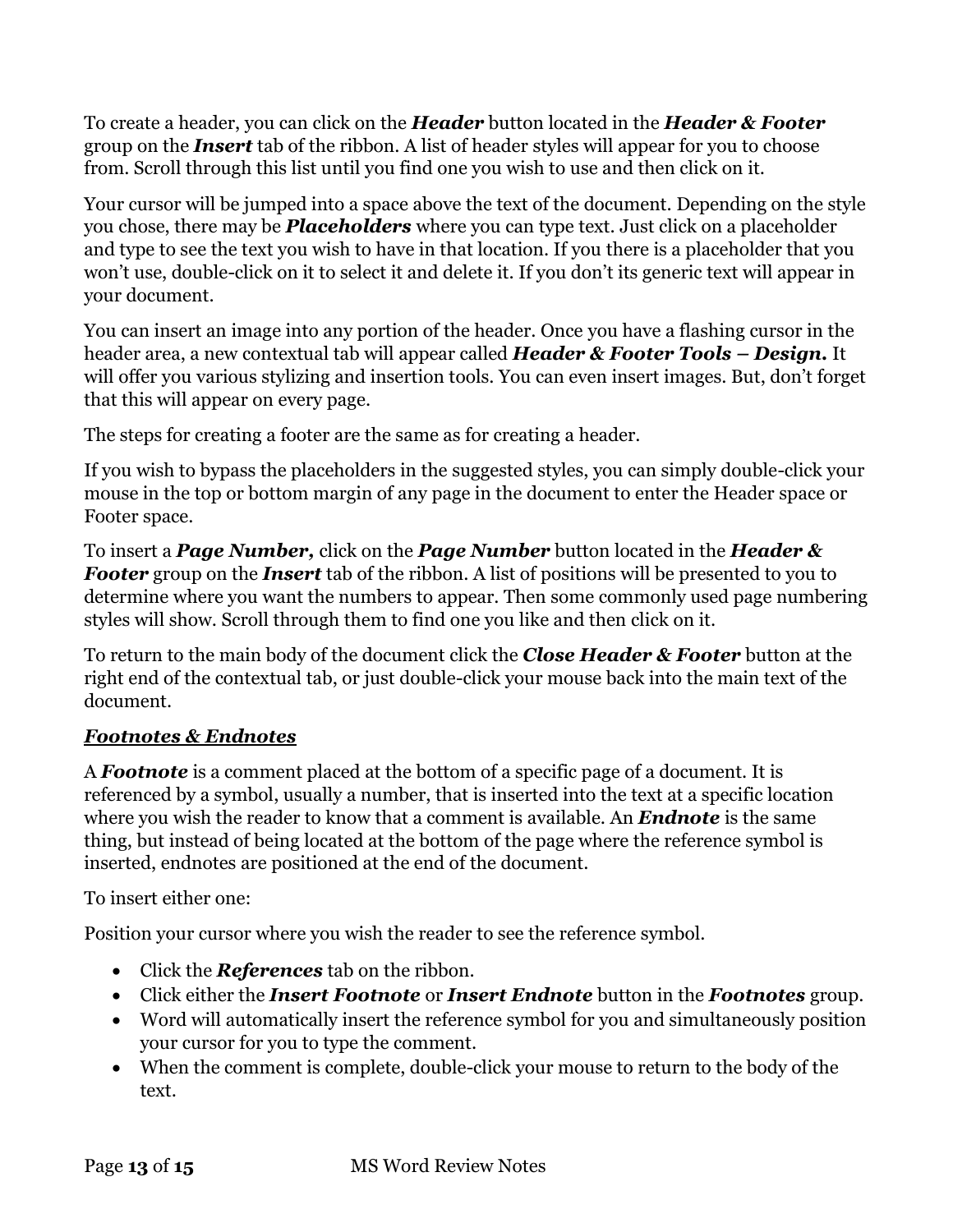Once these items are inserted into a document, word will keep track of the numbering for you if you move the text. You won't need to worry about references and comments falling out of alignment. Word will make all the necessary adjustments.

### <span id="page-13-0"></span>*Insert an Image*

When you want to insert an image object into a document, follow these steps:

Place your cursor where you want the image to appear.

- Click the *Insert* tab on the ribbon.
- Click the *Pictures* button located in the *Illustrations* group if you wish to insert an image that you have saved as a file on your computer or flash drive.
- A dialog box will open to let you navigate your computer to find the file.
- Once you locate the file, highlight it and then click the *Insert* button at the lower right corner of the dialog box.

OR

- Click the *Online Pictures* button located in the *Illustrations* group if you wish to search online for an appropriate image.
- Microsoft defaults to its own search engine called *Bing* for you to do this.
- If you use **One Drive** to store any files, that is also an option in this dialog box.
- Once you locate the file, highlight it and then click the *Insert* button at the lower right corner of the dialog box.

Once the image is inserted, you have a multitude of options to resize, move, copy, and format with various styles.

Whenever the image is the selected object on your screen, Word will place a *Contextual Tab* on the ribbon titled *Picture Tools – Format*. Here you will find all of the customizing options.

There are a fair number of things you can do manually without the need of ribbon commands. You can resize an image by dragging and dropping any one of the "handles" that appear on its corners or sides. If you wish to maintain *Aspect Ratio*, in other words, if you don't want to distort the image, always resize using a corner handle.

Also available on a selected object like a picture is a *Spin* button. It appears as a circular arrow. You can drag this left or right to cause the object to tilt one way or the other.

An important tool to become familiar with is the *Wrap Text* button in the *Arrange* group on this contextual tab. It will determine how your object lies within or next to existing text in your document. This can take a lot of practice.

Always remember, the *Undo Button* is often your best friend!

### <span id="page-13-1"></span>*Captions*